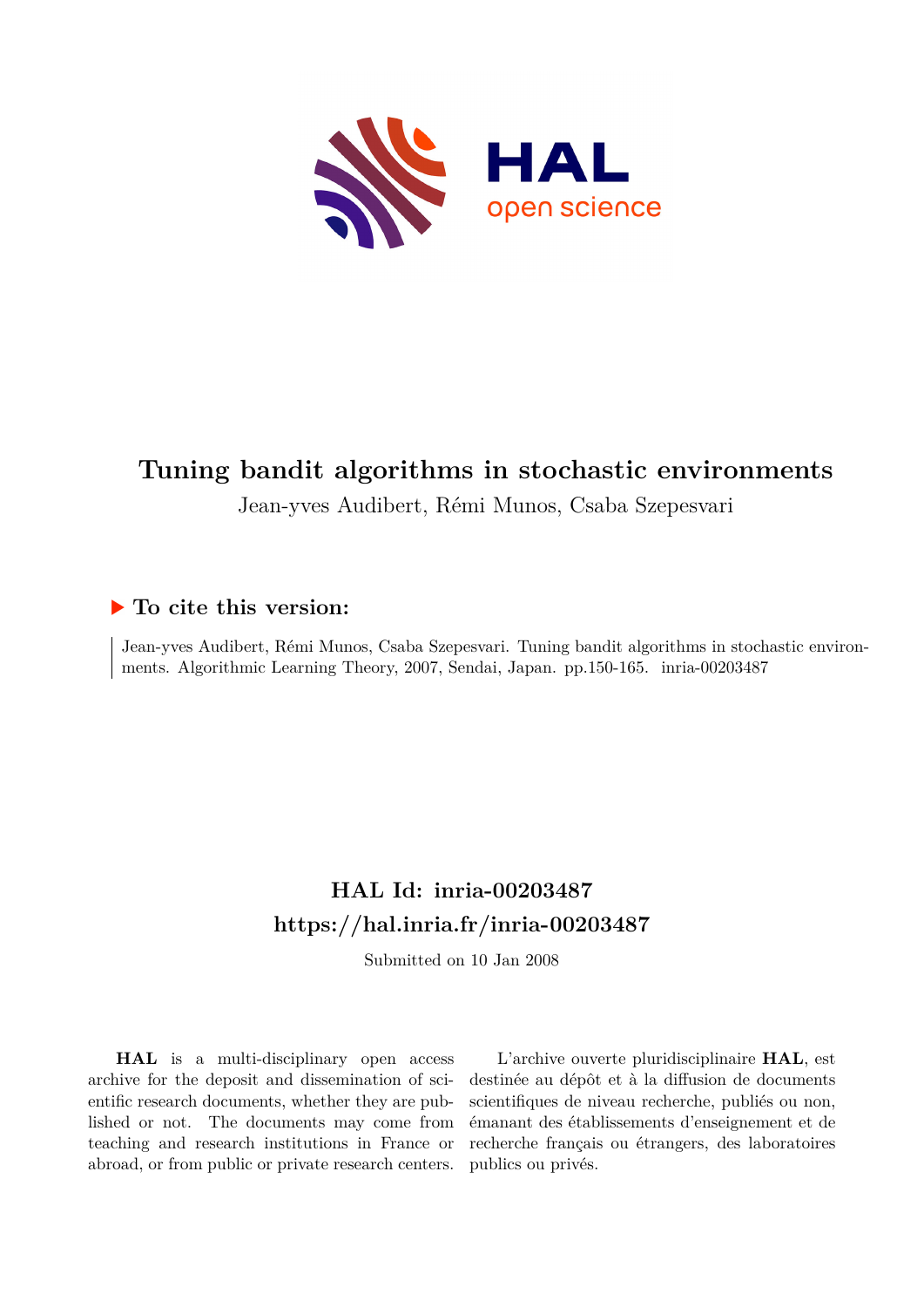## Tuning bandit algorithms in stochastic environments

Jean-Yves Audibert<sup>1</sup> and Rémi Munos<sup>2</sup> and Csaba Szepesvári<sup>3</sup>

 $^{\rm 1}$  CERTIS - Ecole des Ponts 19, rue Alfred Nobel - Cité Descartes 77455 Marne-la-Vallée - France audibert@certis.enpc.fr <sup>2</sup> INRIA Futurs Lille, SequeL project, 40 avenue Halley, 59650 Villeneuve d'Ascq, France remi.munos@inria.fr <sup>3</sup> University of Alberta, Edmonton T6G 2E8, Canada szepesva@cs.ualberta.ca

Abstract. Algorithms based on upper-confidence bounds for balancing exploration and exploitation are gaining popularity since they are easy to implement, efficient and effective. In this paper we consider a variant of the basic algorithm for the stochastic, multi-armed bandit problem that takes into account the empirical variance of the different arms. In earlier experimental works, such algorithms were found to outperform the competing algorithms. The purpose of this paper is to provide a theoretical explanation of these findings and provide theoretical guidelines for the tuning of the parameters of these algorithms. For this we analyze the expected regret and for the first time the concentration of the regret. The analysis of the expected regret shows that variance estimates can be especially advantageous when the payoffs of suboptimal arms have low variance. The risk analysis, rather unexpectedly, reveals that except for some very special bandit problems, the regret, for upper confidence bounds based algorithms with standard bias sequences, concentrates only at a polynomial rate. Hence, although these algorithms achieve logarithmic expected regret rates, they seem less attractive when the risk of suffering much worse than logarithmic regret is also taken into account.

#### 1 Introduction and notations

In this paper we consider stochastic multi-armed bandit problems. The original motivation of bandit problems comes from the desire to optimize efficiency in clinical trials when the decision maker can choose between treatments but initially does not know which of the treatments is the most effective one [9]. Multi-armed bandit problems became popular with the seminal paper of Robbins [8], after which they have found applications in diverse fields, such as control, economics, statistics, or learning theory.

Formally, a K-armed bandit problem  $(K \geq 2)$  is defined by K distributions,  $\nu_1, \ldots, \nu_K$ , one for each "arm" of the bandit. Imagine a gambler playing with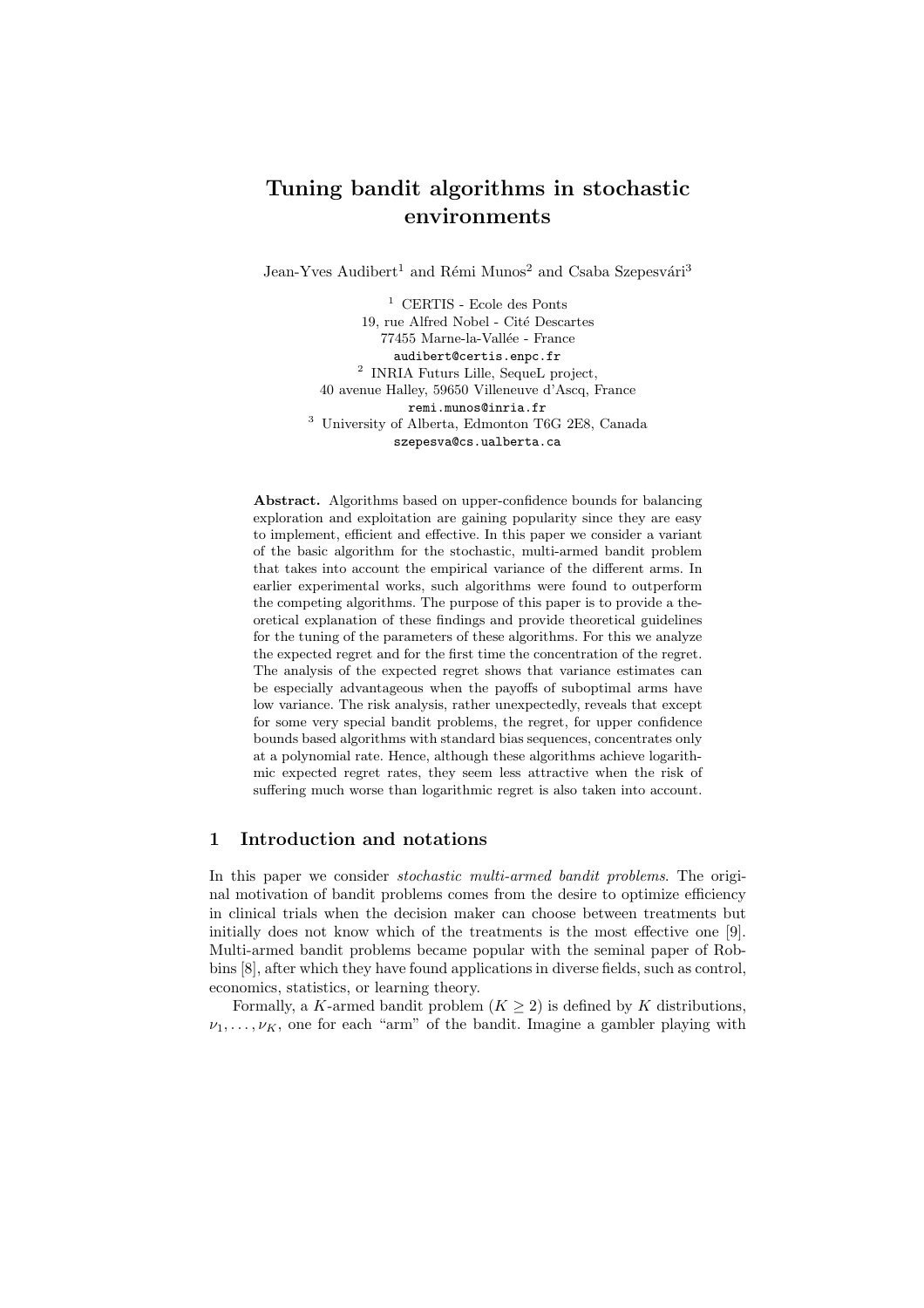these  $K$  slot machines. The gambler can pull the arm of any of the machines. Successive plays of arm  $k$  yield a sequence of independent and identically distributed (i.i.d.) real-valued random variables  $X_{k,1}, X_{k,2}, \ldots$ , coming from the distribution  $\nu_k$ . The random variable  $X_{k,t}$  is the payoff (or reward) of the k-th arm when this arm is pulled the t-th time. Independence also holds for rewards across the different arms. The gambler facing the bandit problem wants to pull the arms so as to maximize his cumulative payoff.

The problem is made challenging by assuming that the payoff distributions are initially unknown. Thus the gambler must use exploratory actions in order to learn the utility of the individual arms, making his decisions based on the available past information. However, exploration has to be carefully controlled since excessive exploration may lead to unnecessary losses. Hence, efficient online algorithms must find the right balance between exploration and exploitation.

Since the gambler cannot use the distributions of the arms (which are not available to him) he must follow a policy, which is a mapping from the space of possible histories,  $\cup_{t\in\mathbb{N}^+}{1,\ldots,K}^t\times\mathbb{R}^t$ , into the set  $\{1,\ldots,K\}$ , which indexes the arms. Let  $\mu_k = \mathbb{E}[X_{k,1}]$  denote the expected reward of arm  $k^2$ . By definition, an *optimal arm* is an arm having the largest expected reward. We will use  $k^*$ to denote the index of such an arm. Let the optimal expected reward be  $\mu^* =$  $\max_{1 \leq k \leq K} \mu_k$ .

Further, let  $T_k(t)$  denote the number of times arm k is chosen by the policy during the first  $t$  plays and let  $I_t$  denote the arm played at time  $t$ . The (cumulative) regret at time n is defined by

$$
\hat{R}_n \triangleq \sum_{t=1}^n X_{k^*,t} - \sum_{t=1}^n X_{I_t,T_{I_t}(t)}.
$$

Oftentimes, the goal is to minimize the expected (cumulative) regret of the  $policy, \mathbb{E}[\hat{R}_n]$ . Clearly, this is equivalent to maximizing the total expected reward achieved up to time  $n$ . It turns out that the expected regret satisfies

$$
\mathbb{E}[\hat{R}_n] = \sum_{k=1}^K \mathbb{E}[T_k(n)] \Delta_k,
$$

where  $\Delta_k \triangleq \mu^* - \mu_k$  is the expected loss of playing arm k. Hence, an algorithm that aims at minimizing the expected regret should minimize the expected sampling times of suboptimal arms.

Early papers studied stochastic bandit problems under Bayesian assumptions (e.g., [5]). Lai and Robbins [6] studied bandit problems with parametric uncertainties. They introduced an algorithm that follows what is now called the "optimism in the face of uncertainty". Their algorithm computes upper confidence bounds for all the arms by maximizing the expected payoff when the parameters are varied within appropriate confidence sets derived for the parameters. Then the algorithm chooses the arm with the highest such bound. They

 $4 N$  denotes the set of natural numbers, including zero and  $N^+$  denotes the set of strictly positive integers.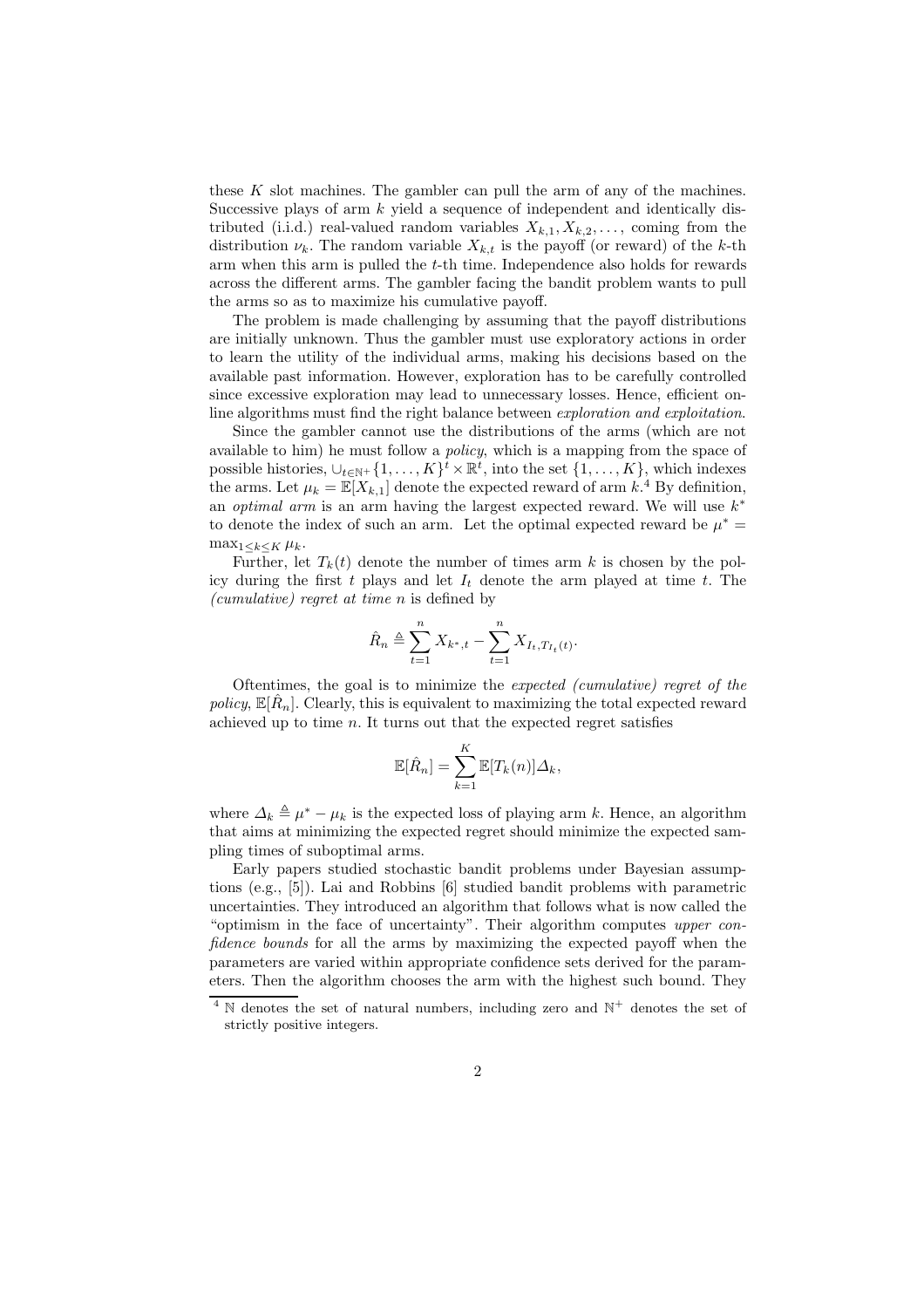show that the expected regret increases logarithmically only with the number of trials and prove that the regret is asymptotically the smallest possible up to a sublogarithmic factor for the considered family of distributions. Agrawal [1] has shown how to construct such optimal policies starting from the sample-mean of the arms. More recently, Auer et al. [3] considered the case when the rewards come from a bounded support, say  $[0, b]$ , but otherwise the reward distributions are unconstrained. They have studied several policies, most notably UCB1 which constructs the Upper Confidence Bounds (UCB) for arm  $k$  at time  $t$  by adding the bias factor

$$
\sqrt{\frac{2b^2\log t}{T_k(t-1)}}
$$

to its sample-mean. They have proven that the expected regret of this algorithm satisfies

$$
\mathbb{E}[\hat{R}_n] \le 8\left(\sum_{k:\mu_k < \mu^*} \frac{b^2}{\Delta_k}\right) \log(n) + O(1). \tag{1}
$$

In the same paper they propose UCB1-NORMAL, that is designed to work with normally distributed rewards only. This algorithm estimates the variance of the arms and uses these estimates to refine the bias factor. They show that for this algorithm when the rewards are indeed normally distributed with means  $\mu_k$  and variances  $\sigma_k^2$ ,

$$
\mathbb{E}[\hat{R}_n] \le 8 \sum_{k:\mu_k < \mu^*} \left(\frac{32\sigma_k^2}{\Delta_k} + \Delta_k\right) \log(n) + O(1). \tag{2}
$$

Note that one major difference of this result and the previous one is that the regret-bound for UCB1 scales with  $b^2$ , while the regret bound for UCB1-NORMAL scales with the variances of the arms. First, let us note that it can be proven that the scaling behavior of the regret-bound with  $b$  is not a proof artifact: The expected regret indeed scales with  $\Omega(b^2)$ . Since b is typically just an a priori guess on the size of the interval containing the rewards, which might be overly conservative, it is desirable to lessen the dependence on it.

Auer et al. introduced another algorithm, UCB1-Tuned, in the experimental section of their paper. This algorithm, similarly to UCB1-NORMAL uses the empirical estimates of the variance in the bias sequence. Although no theoretical guarantees were derived for UCB1-Tuned, this algorithm has been shown to outperform the other algorithms considered in the paper in essentially all the experiments. The superiority of this algorithm has been reconfirmed recently in the latest Pascal Challenge [4]. Intuitively, algorithms using variance estimates should work better than UCB1 when the variance of some suboptimal arms is much smaller than  $b^2$ , since these arms will be less often drawn: suboptimal arms are more easily spotted by algorithms using variance estimates.

In this paper we study the regret of UCB-V, which is a generic UCB algorithm that use variance estimates in the bias sequence. In particular, the bias sequences of UCB-V take the form

$$
\sqrt{\frac{2V_{k,T_k(t-1)}\mathcal{E}_{T_k(t-1),t}}{T_k(t-1)}} + c \frac{3b\mathcal{E}_{T_k(t-1),t}}{T_k(t-1)},
$$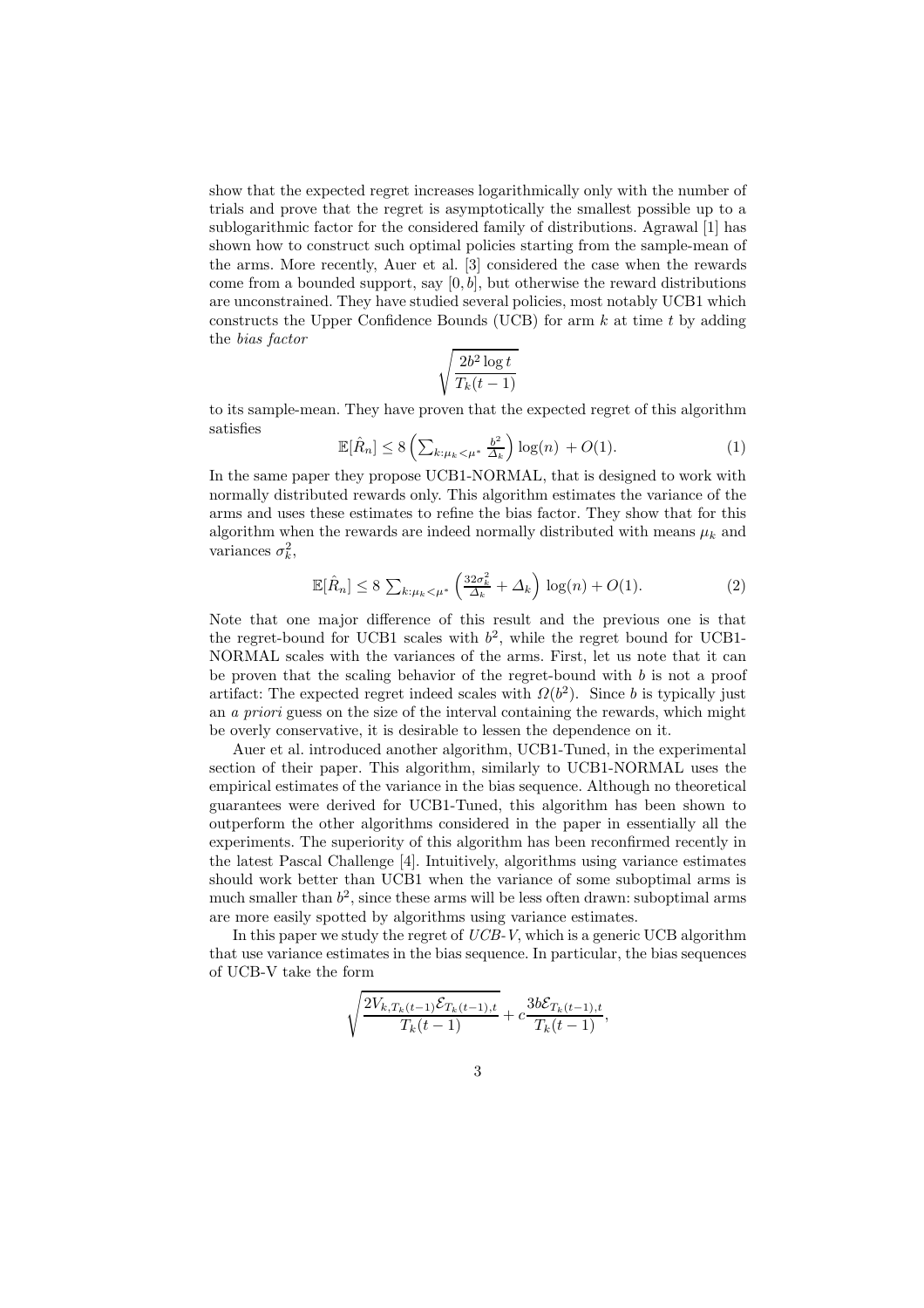where  $V_{k,s}$  is the empirical variance estimate for arm k based on s samples,  $\mathcal E$ (viewed as a function of  $(s, t)$ ) is a so-called *exploration function* for which a typical choice is  $\mathcal{E}_{s,t} = \zeta \log(t)$  (thus in this case,  $\mathcal E$  independent of s). Here  $\zeta, c > 0$  are tuning parameters that can be used to control the behavior of the algorithm.

One major result of the paper (Corollary 1) is a bound on the expected regret that scales in an improved fashion with b. In particular, we show that for a particular settings of the parameters of the algorithm,

$$
\mathbb{E}[\hat{R}_n] \le 10 \sum_{k:\mu_k < \mu^*} \left(\frac{\sigma_k^2}{\Delta_k} + 2b\right) \log(n).
$$

The main difference to the bound (1) is that  $b^2$  is replaced by  $\sigma_k^2$ , though b still appears in the bound. This is indeed the major difference to the bound  $(2)$ .<sup>5</sup> In order to prove this result we will prove a novel tail bound on the sample average of i.i.d. random variables with bounded support that, unlike previous similar bounds, involves the empirical variance and which may be of independent interest (Theorem 1). Otherwise, the proof of the regret bound involves the analysis of the sampling times of suboptimal arms (Theorem 2), which contains significant advances compared with the one in [3]. This way we obtain results on the expected regret for a wide class of exploration functions (Theorem 3). For the "standard" logarithmic sequence we will give lower limits on the tuning parameters: If the tuning parameters are below these limits the loss goes up considerably (Theorems 4,5).

The second major contribution of the paper is the analysis of the risk that the studied upper confidence based policies have a regret much higher than its expected value. To our best knowledge no such analysis existed for this class of algorithms so far. In order to analyze this risk, we define the (cumulative) pseudo-regret at time n via

$$
R_n = \sum_{k=1}^K T_k(n) \Delta_k.
$$

Note that the expectation of the pseudo-regret and the regret are the same:  $\mathbb{E}[R_n]=\mathbb{E}[\hat{R}_n].$  The difference of the regret and the pseudo-regret comes from the randomness of the rewards. Sections 4 and 5 develop high probability bounds for the pseudo-regret . The same kind of formulae can be obtained for the cumulative regret (see Remark 2 p.13).

Interestingly, our analysis revealed some tradeoff that we did not expect: As it turns out, if one aims for logarithmic expected regret (or, more generally, for subpolynomial regret) then the regret does not necessarily concentrate exponentially fast around its mean (Theorem 7). In fact, this is the case when with positive probability the optimal arm yields a reward smaller than the expected

 $5$  Although this is unfortunate, it is possible to show that the dependence on  $b$  is unavoidable.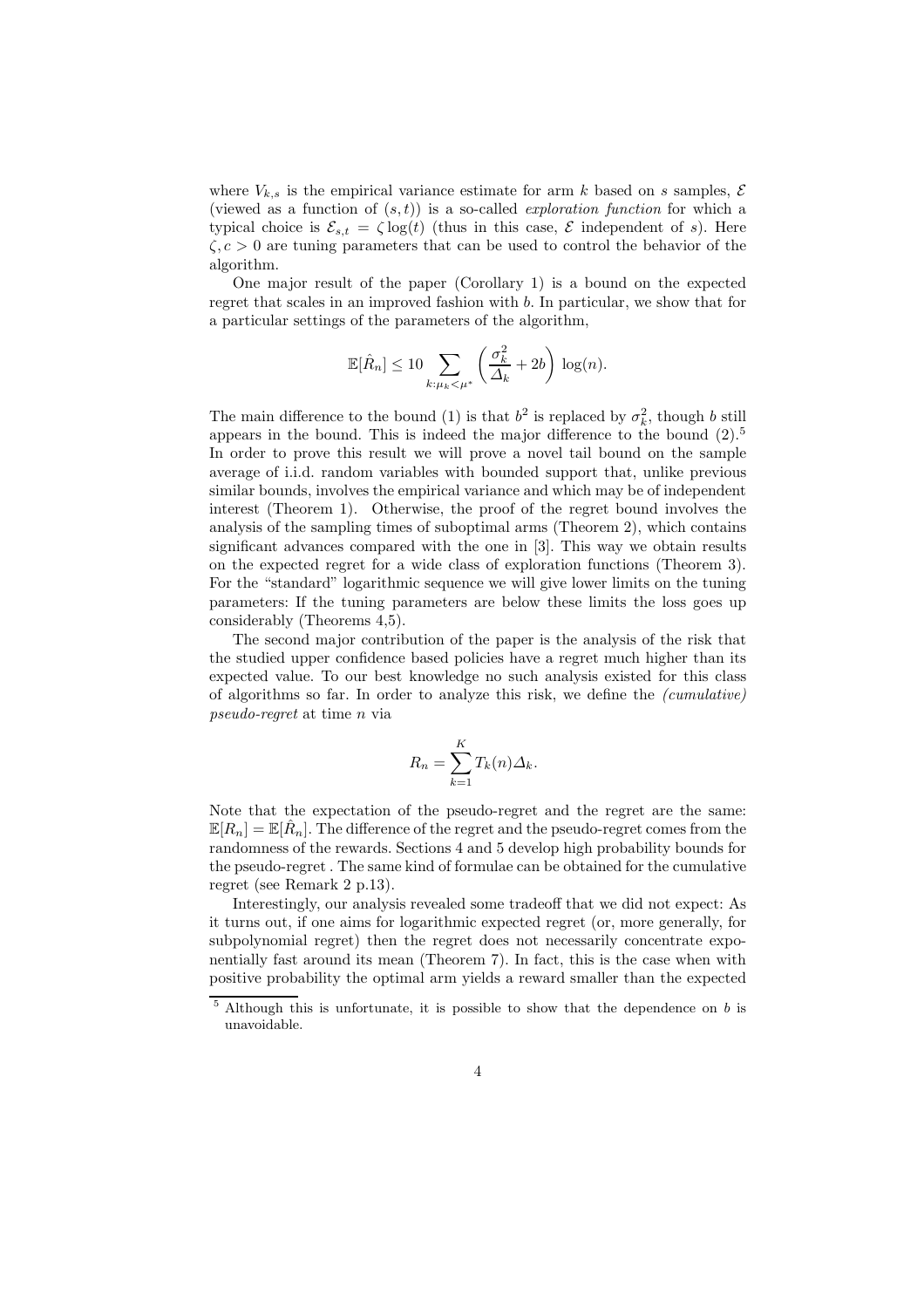reward of some suboptimal arm. Take for example two arms satisfying this condition and with  $\mu_1 > \mu_2$ : the first arm is the optimal arm and  $\Delta_2 = \mu_1 - \mu_2 > 0$ . Then the distribution of the pseudo-regret at time  $n$  will have two modes, one at  $\Omega(\log n)$  and the other at  $\Omega(\Delta_2 n)$ . The probability mass associated with this second mass will decay polynomially with  $n$  where the rate of decay depends on  $\Delta_2$ . Above the second mode the distribution decays exponentially. By increasing the exploration rate the situation can be improved. Our risk tail bound (Theorem 6) makes this dependence explicit. Of course, increasing exploration rate increases the expected regret. This illustrates the tradeoff between the expected regret and the risk of achieving much worse than the expected regret. One lesson is thus that if in an application risk is important then it might be better to increase the exploration rate.

In Section 5, we study a variant of the algorithm obtained by  $\mathcal{E}_{s,t} = \mathcal{E}_s$ . In particular, we show that with an appropriate choice of  $\mathcal{E}_s = \mathcal{E}_s(\beta)$ , for any  $0 < \beta < 1$ , for an infinite number of plays, the algorithm achieves *finite* cumulative regret with probability  $1 - \beta$  (Theorem 8). Hence, we name this variant PAC-UCB ("Probably approximately correct UCB"). Besides, for a finite timehorizon n, choosing  $\beta = 1/n$  then yields a logarithmic bound on the regret that fails with probability  $O(1/n)$  only. This should be compared with the bound  $O(1/\log(n)^a)$ ,  $a > 0$  obtained for the standard choice  $\mathcal{E}_{s,t} = \zeta \log t$  in Corollary 2. Hence, we conjecture that knowing the time horizon might represent a significant advantage.

Due to limited space, some of the proofs are absent from this paper. All the proofs can be found in the extended version [2].

#### 2 The UCB-V algorithm

For any  $k \in \{1, ..., K\}$  and  $t \in \mathbb{N}$ , let  $\overline{X}_{k,t}$  and  $V_{k,t}$  be the empirical estimates of the mean payoff and variance of arm k:

$$
\overline{X}_{k,t} \triangleq \frac{1}{t} \sum_{i=1}^{t} X_{k,i} \quad \text{and} \quad V_{k,t} \triangleq \frac{1}{t} \sum_{i=1}^{t} (X_{k,i} - \overline{X}_{k,t})^2,
$$

where by convention  $\overline{X}_{k,0} \triangleq 0$  and  $V_{k,0} \triangleq 0$ . We recall that an *optimal arm* is an arm having the best expected reward  $k^* \in \text{argmax}_{k \in \{1,\dots,K\}} \mu_k$ . We denote quantities related to the optimal arm by putting ∗ in the upper index.

In the following, we assume that the rewards are bounded. Without loss of generality, we may assume that all the rewards are almost surely in  $[0, b]$ , with  $b > 0$ . We summarize our assumptions on the reward sequence here:

**Assumptions:** Let  $K > 2$ ,  $\nu_1, \ldots, \nu_K$  distributions over reals with support [0, b]. For  $1 \leq k \leq K$ , let  $\{X_{k,t}\}\sim \nu_k$  be an i.i.d. sequence of random variables specifying the rewards for arm  $k$ <sup>6</sup>. Assume that the rewards of different arms are independent of each other, i.e., for any  $k, k', 1 \leq k < k' \leq K, t \in \mathbb{N}^+,$ 

 $\overline{6}$  The i.i.d. assumption can be relaxed, see e.g., [7].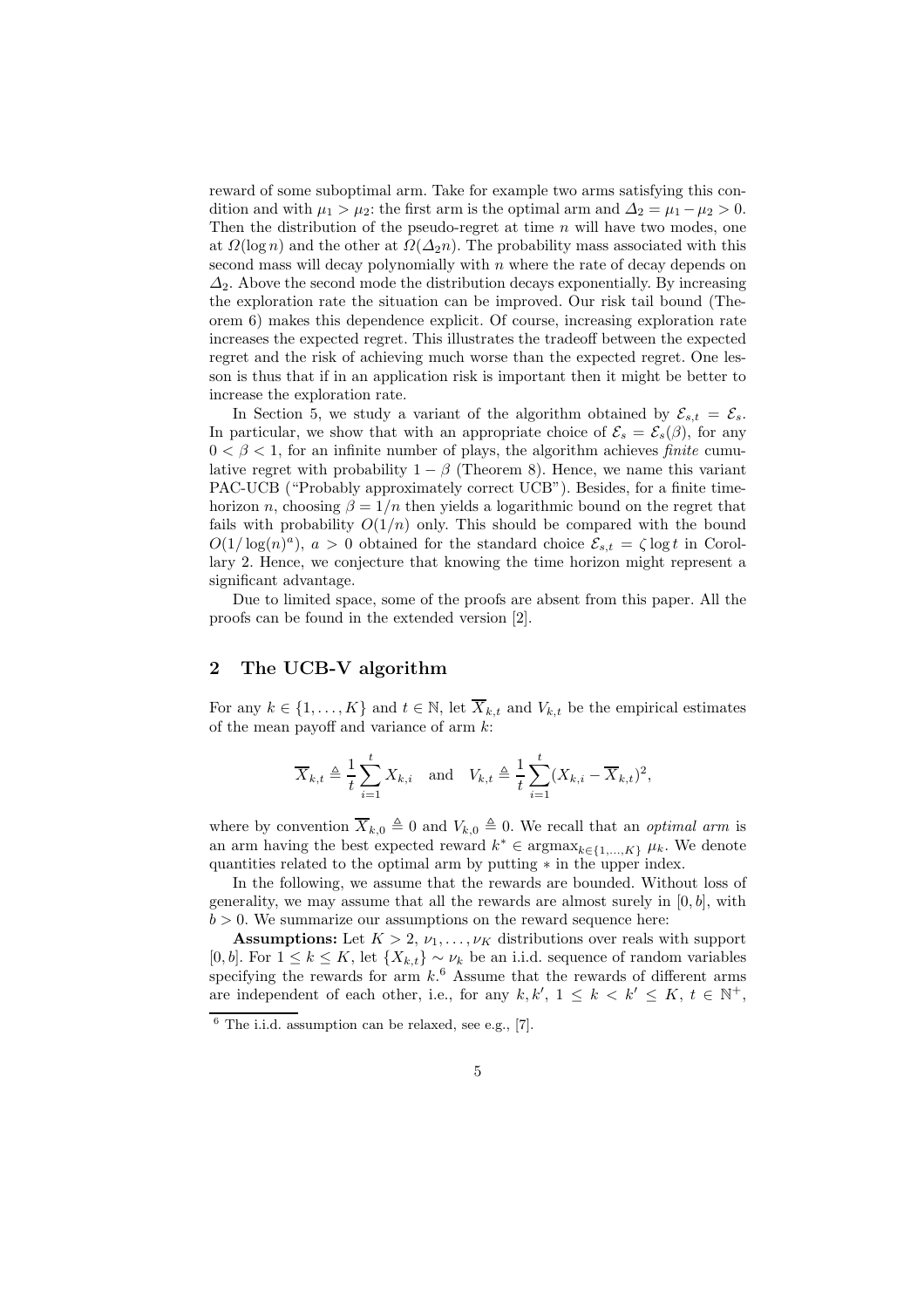the collection of random variables,  $(X_{k,1},...,X_{k,t})$  and  $(X_{k',1},...,X_{k',t})$ , are independent of each other.

#### 2.1 The algorithm

Let  $c \geq 0$ . Let  $\mathcal{E} = (\mathcal{E}_{s,t})_{s>0,t>0}$  be nonnegative real numbers such that for any  $s \geq 0$ , the function  $t \mapsto \mathcal{E}_{s,t}$  is nondecreasing. We shall call  $\mathcal{E}$  (viewed as a function of  $(s, t)$  the exploration function. For any arm k and any nonnegative integers s, t, introduce

$$
B_{k,s,t} \triangleq \overline{X}_{k,s} + \sqrt{\frac{2V_{k,s}\mathcal{E}_{s,t}}{s}} + c\frac{3b\mathcal{E}_{s,t}}{s}
$$
 (3)

with the convention  $1/0 = +\infty$ .

UCB-V policy: At time t, play an arm maximizing  $B_{k,T_k(t-1),t}$ .

Let us roughly describe the behavior of the algorithm. At the beginning (i.e., for small  $t$ ), every arm that has not been drawn is associated with an infinite bound which will become finite as soon as the arm is drawn. The more an arm  $k$ is drawn, the closer the bound (3) gets close to its first term, and thus, from the law of large numbers, to the expected reward  $\mu_k$ . So the procedure will hopefully tend to draw more often arms having greatest expected rewards.

Nevertheless, since the obtained rewards are stochastic it might happen that during the first draws the (unknown) optimal arm always gives low rewards. Fortunately, if the optimal arm has not been drawn too often (i.e., small  $T_{k^*}(t-$ 1), for appropriate choices of  $\mathcal E$  (when  $\mathcal E_{s,t}$  increases without bounds in t for any fixed s), after a while the last term of  $(3)$  will start to dominate the two other terms and will also dominate the bound associated with the arms drawn very often. Thus the optimal arm will be drawn even if the empirical mean of the obtained rewards,  $\overline{X}_{k^*,T_{k^*}(t-1)}$ , is small. More generally, such choices of  $\mathcal E$  lead to the exploration of arms with inferior empirical mean. This is why  $\mathcal E$  is referred to as the exploration function. Naturally, a high-valued exploration function also leads to draw often suboptimal arms. Therefore the choice of  $\mathcal E$  is crucial in order to explore possibly suboptimal arms while keeping exploiting (what looks like to be) the optimal arm.

The actual form of  $B_{k,s,t}$  comes from the following novel tail bound on the sample average of i.i.d. random variables with bounded support that, unlike previous similar bounds (Bennett's and Bernstein's inequalities), involves the empirical variance.

**Theorem 1.** Let  $X_1, \ldots, X_t$  be i.i.d. random variables taking their values in [0, b]. Let  $\mu = \mathbb{E}[X_1]$  be their common expected value. Consider the empirical expectation  $\overline{X}_t$  and variance  $V_t$  defined respectively by

$$
\overline{X}_t = \frac{\sum_{i=1}^t X_i}{t} \quad \text{and} \quad V_t = \frac{\sum_{i=1}^t (X_i - \overline{X}_t)^2}{t}.
$$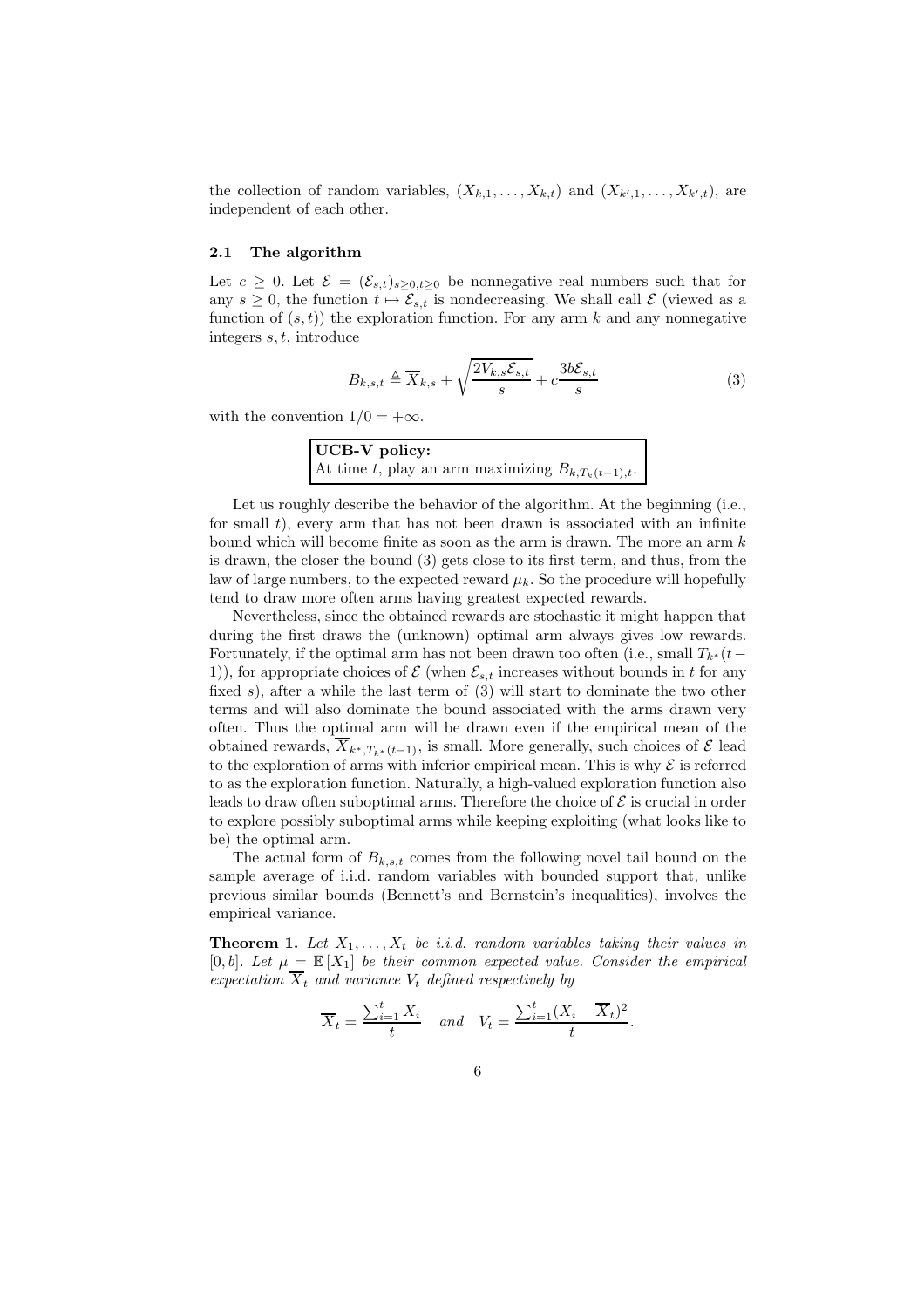Then for any  $t \in \mathbb{N}$  and  $x > 0$ , with probability at least  $1 - 3e^{-x}$ ,

$$
|\overline{X}_t - \mu| \le \sqrt{\frac{2V_t x}{t}} + \frac{3bx}{t}.\tag{4}
$$

Furthermore, introducing

$$
\beta(x,t) = 3 \inf_{1 < \alpha \le 3} \left( \frac{\log t}{\log \alpha} \wedge t \right) e^{-x/\alpha},\tag{5}
$$

we have for any  $t \in \mathbb{N}$  and  $x > 0$ , with probability at least  $1 - \beta(x, t)$ 

$$
|\overline{X}_s - \mu| \le \sqrt{\frac{2V_s x}{s}} + \frac{3bx}{s} \tag{6}
$$

hold simultaneously for  $s \in \{1, 2, \ldots, t\}$ .

Remark 1. The uniformity in time is the only difference between the two assertions of the previous theorem. When we use  $(6)$ , the values of x and t will be such that  $\beta(x,t)$  is of order of  $3e^{-x}$ , hence there will be no real price to pay for writing a version of (4) that is uniform in time. In particular, this means that if  $1 \leq S \leq t$  is a random variable then (6) still holds with probability at least  $1 - \beta(x, t)$  and when s is replaced with S.

Note that (4) is useless for  $t \leq 3$  since its r.h.s. is larger than b. For any arm k, time t and integer  $1 \leq s \leq t$  we may apply Theorem 1 to the rewards  $X_{k,1}, \ldots, X_{k,s}$ , and obtain that with probability at least  $1 - 3 \sum_{s=4}^{\infty} e^{-(c \wedge 1)\mathcal{E}_{s,t}}$ , we have  $\mu_k \leq B_{k,s,t}$ . Hence, by our previous remark at time t with high probability (for a high-valued exploration function  $\mathcal{E}$ ) the expected reward of arm k is upper bounded by  $B_{k,T_k(t-1),t}$ . The user of the generic UCB-V policy has two parameters to tune: the exploration function  $\mathcal E$  and the positive real number c.

A cumbersome technical analysis (not reproduced here) shows that there are essentially two interesting types of exploration functions:

- the ones in which  $\mathcal{E}_{s,t}$  depends only on t (see Sections 3 and 4).
- the ones in which  $\mathcal{E}_{s,t}$  depends only on s (see Section 5).

#### 2.2 Bounds for the sampling times of suboptimal arms

The natural way of bounding the regret of UCB policies is to bound the number of times suboptimal arms are drawn (or the inferior sampling times). The bounds presented here significantly improve the ones used in [3]. This improvement is necessary to get tight bounds for the interesting case where the exploration function is logarithmic. The idea of the bounds is that the inferior sampling time of an arm can be bounded in terms of the number of times the UCB for the arm considered is over a some threshold value ( $\tau$  in the statement below) and the number of times the UCB for an optimal arm is below the same threshold. Note that even though the above statements hold for any arm, they will be only useful for suboptimal arms. In particular, for a suboptimal arm the threshold can be chosen to lie between the payoff of an optimal arm and the payoff of the arm considered.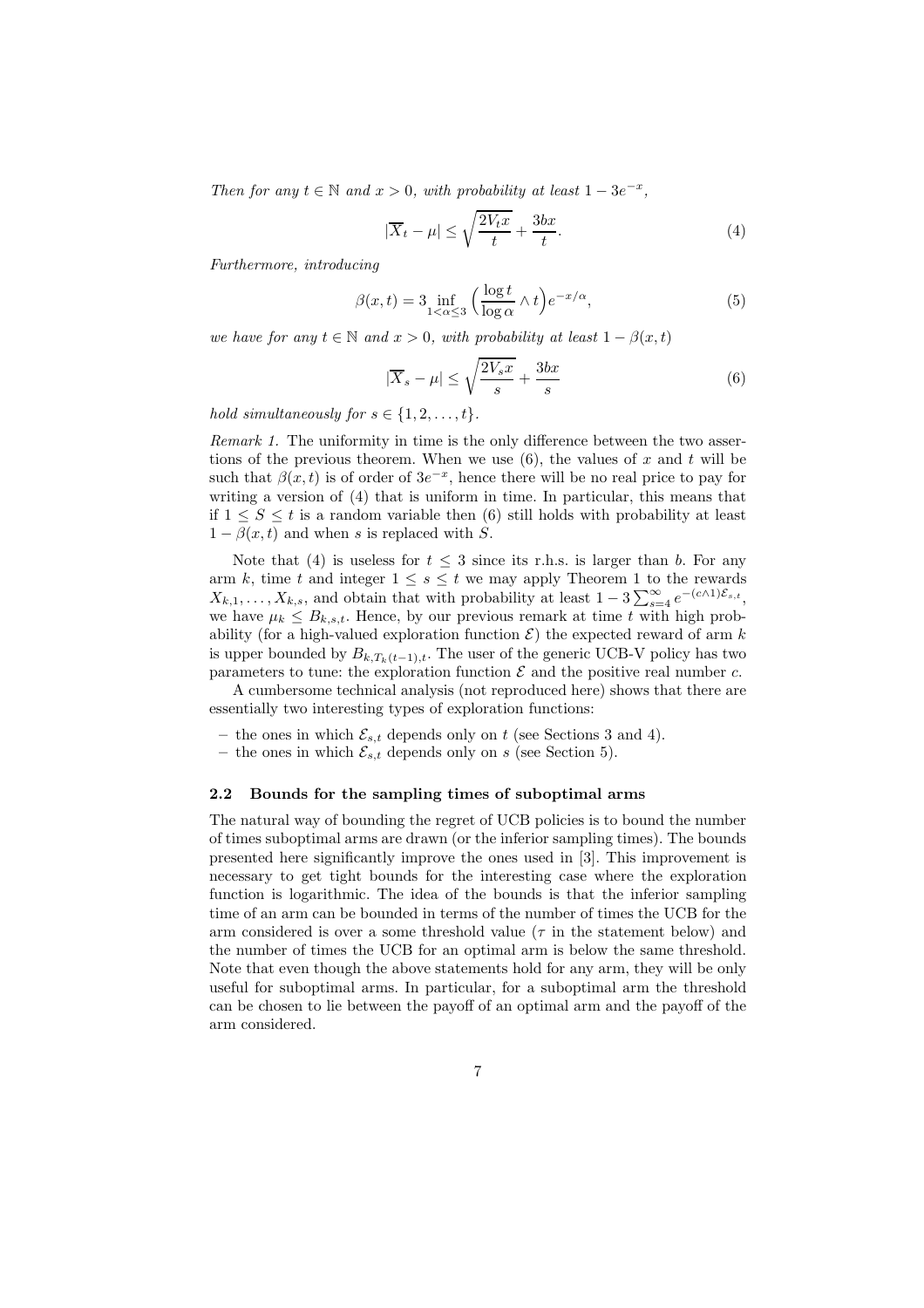Theorem 2. Consider UCB-V. Then, after K plays, each arm has been pulled once. Further, the following holds: Let arm k and time  $n \in \mathbb{N}^+$  be fixed. For any  $\tau \in \mathbb{R}$  and any integer  $u > 1$ , we have

$$
T_k(n) \le u + \sum_{t=u+K-1}^n \left( 1_{\{\exists s: u \le s \le t-1 \text{ s.t. } B_{k,s,t} > \tau\}} + 1_{\{\exists s^*: 1 \le s^* \le t-1 \text{ s.t. } \tau \ge B_{k^*,s^*,t}\}}\right),\tag{7}
$$

hence

$$
\mathbb{E}\left[T_k(n)\right] \leq u + \sum_{t=u+K-1}^{n} \sum_{s=u}^{t-1} \mathbb{P}\left(B_{k,s,t} > \tau\right) + \sum_{t=u+K-1}^{n} \mathbb{P}\left(\exists s : 1 \leq s \leq t-1 \text{ s.t. } B_{k^*,s,t} \leq \tau\right).
$$
\n(8)

Besides we have

$$
\mathbb{P}(T_k(n) > u) \le \sum_{t=3}^n \mathbb{P}(B_{k,u,t} > \tau) + \mathbb{P}(\exists s : 1 \le s \le n - u \text{ s.t. } B_{k^*,s,u+s} \le \tau). \tag{9}
$$

Proof. The first assertion is trivial since at the beginning all arms has an infinite UCB, which becomes finite as soon as the arm has been played once. To obtain (7), we note that

$$
T_k(n) - u \le \sum_{t=u+K-1}^n \mathbb{1}_{\{I_t=k; T_k(t)>u\}} = \sum_{t=u+K-1}^n Z_{k,t,u},
$$

where

$$
Z_{k,t,u} = \mathbb{1}_{\{I_t = k; u \le T_k(t-1); 1 \le T_{k^*}(t-1); B_{k,T_k(t-1),t} \ge B_{k^*,T_{k^*}(t-1),t}\}}
$$
  
\$\le \mathbb{1}\_{\{\exists s: u \le s \le t-1 \text{ s.t. } B\_{k,s,t} > \tau\}} + \mathbb{1}\_{\{\exists s^\*: 1 \le s^\* \le t-1 \text{ s.t. } \tau \ge B\_{k^\*,s^\*,t}\}}

Taking the expectation on both sides of (7) and using the probability union bound, we obtain (8). Finally, (9) comes from a more direct argument that uses the fact that the exploration function  $\xi_{s,t}$  is a nondecreasing function with respect to  $t$ . Consider an event such that the following statements hold:

$$
\begin{cases} \forall t: 3 \leq t \leq n \text{ s.t. } B_{k,u,t} \leq \tau, \\ \forall s: 1 \leq s \leq n-u \text{ s.t. } B_{k^*,s,u+s} > \tau. \end{cases}
$$

Then for any  $1 \leq s \leq n - u$  and  $u + s \leq t \leq n$ ,

$$
B_{k^*,s,t} \ge B_{k^*,s,u+s} > \tau \ge B_{k,u,t}.
$$

This implies that arm k will not be pulled a  $(u + 1)$ -th time. Therefore we have proved by contradiction that

$$
\{T_k(n) > u\} \subset \left(\{\exists t : 3 \le t \le n \text{ s.t. } B_{k,u,t} > \tau\}\right)
$$
  

$$
\cup \{\exists s : 1 \le s \le n - u \text{ s.t. } B_{k^*,s,u+s} \le \tau\}\right),
$$
  
(10)

which by taking probabilities of both sides gives the announced result.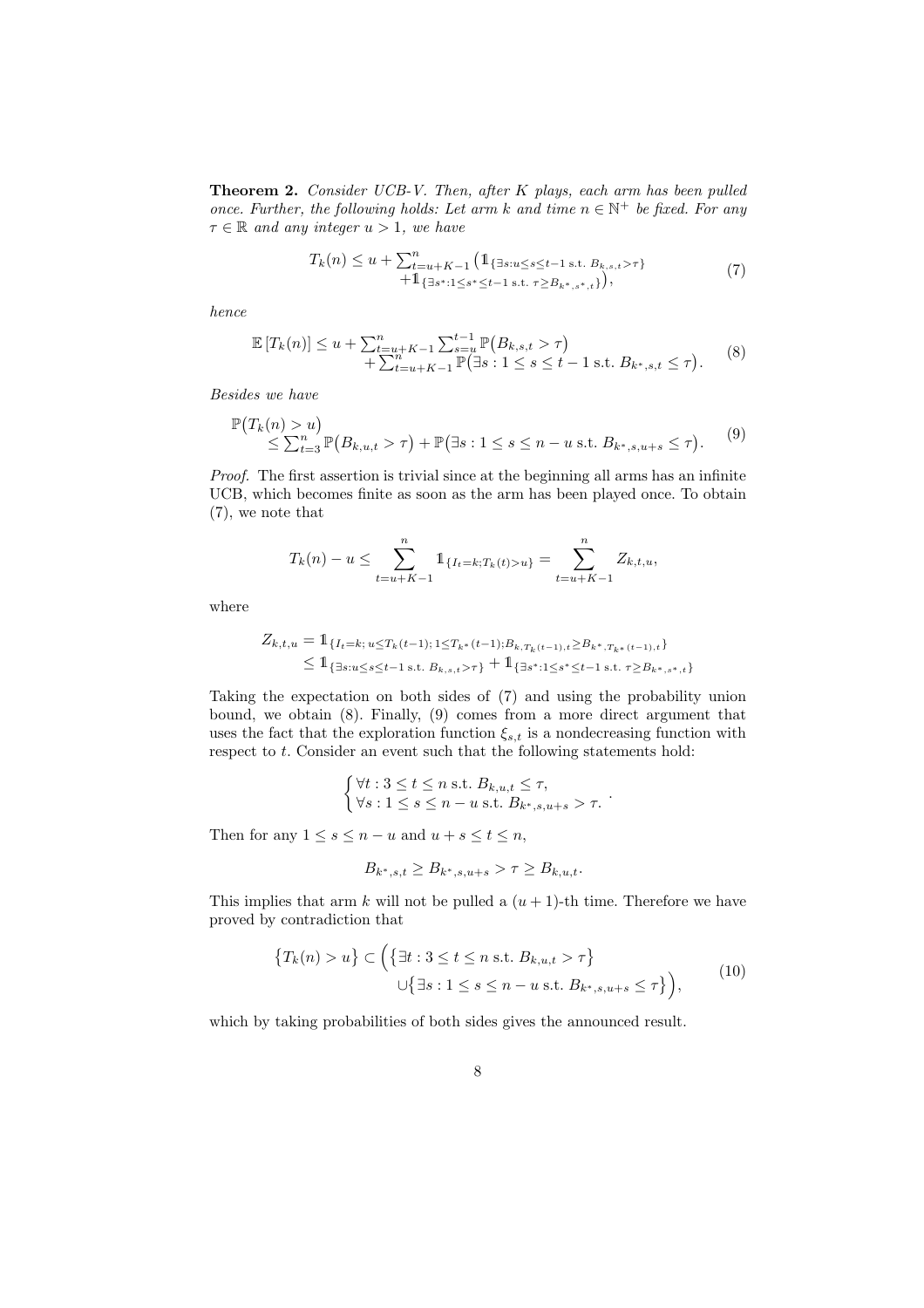#### 3 Expected regret of UCB-V

In this section, we consider that the exploration function does not depend on s (yet,  $\mathcal{E} = (\mathcal{E}_t)_{t>0}$  is still nondecreasing with t). We will see that as far as the expected regret is concerned, a natural choice of  $\mathcal{E}_t$  is the logarithmic function and that  $c$  should not be taken too small if one does not want to suffer polynomial regret instead of logarithmic one. We derive bounds on the expected regret and conclude by specifying natural constraints on c and  $\mathcal{E}_t$ .

Theorem 3. We have

$$
\mathbb{P}(B_{k,s,t} > \mu^*) \le 2e^{-s\Delta_k^2/(8\sigma_k^2 + 4b\Delta_k/3)},\tag{11}
$$

and

$$
\mathbb{E}[R_n] \leq \sum_{k:\Delta_k>0} \left\{ 1 + 8(c \vee 1)\mathcal{E}_n \left( \frac{\sigma_k^2}{\Delta_k^2} + \frac{2b}{\Delta_k} \right) + ne^{-\mathcal{E}_n} \left( \frac{24\sigma_k^2}{\Delta_k^2} + \frac{4b}{\Delta_k} \right) + \sum_{t=16\mathcal{E}_n}^{n} \beta\big((c \wedge 1)\mathcal{E}_t, t\big) \right\} \Delta_k,
$$
\n(12)

where we recall that  $\beta((c \wedge 1)\mathcal{E}_t, t)$  is essentially of order  $e^{-(c \wedge 1)\mathcal{E}_t}$  (see (5) and Remark 1).

*Proof.* Let  $\mathcal{E}'_n = (c \vee 1)\mathcal{E}_n$ . We use (8) with u being the smallest integer larger than  $8\left(\frac{\sigma_k^2}{\Delta_k^2} + \frac{2b}{\Delta_k}\right)\mathcal{E}_n'$  and  $\tau = \mu^*$ . For any  $s \ge u$  and  $t \ge 2$ , we have

$$
\mathbb{P}(B_{k,s,t} > \mu^*) = \mathbb{P}(\overline{X}_{k,s} + \sqrt{\frac{2V_{k,s}\mathcal{E}_t}{s}} + 3bc\frac{\mathcal{E}_t}{s} > \mu_k + \Delta_k)
$$
\n
$$
\leq \mathbb{P}(\overline{X}_{k,s} + \sqrt{\frac{2[\sigma_k^2 + b\Delta_k/2]\mathcal{E}_t}{s}} + 3bc\frac{\mathcal{E}_t}{s} > \mu_k + \Delta_k) + \mathbb{P}(V_{k,s} \geq \sigma_k^2 + b\Delta_k/2)
$$
\n
$$
\leq \mathbb{P}(\overline{X}_{k,s} - \mu_k > \Delta_k/2) + \mathbb{P}\left(\frac{\sum_{j=1}^s (X_{k,j} - \mu_k)^2}{s} - \sigma_k^2 \geq b\Delta_k/2\right)
$$
\n
$$
\leq 2e^{-s\Delta_k^2/(8\sigma_k^2 + 4b\Delta_k/3)},
$$
\n(13)

proving (11). Here in the last step we used Bernstein's inequality twice and in the second inequality we used that the choice of u guarantees that for any  $u \leq s < t$ and  $t > 2$ ,

$$
\sqrt{\frac{2[\sigma_k^2 + b\Delta_k/2]\mathcal{E}_t}{s}} + 3bc\frac{\mathcal{E}_t}{s} \le \sqrt{\frac{[2\sigma_k^2 + b\Delta_k]\mathcal{E}'_n}{u}} + 3b\frac{\mathcal{E}'_n}{u} \le \sqrt{\frac{[2\sigma_k^2 + b\Delta_k]\Delta_k^2}{8[\sigma_k^2 + 2b\Delta_k]}} + \frac{3b\Delta_k^2}{8[\sigma_k^2 + 2b\Delta_k]}}{\sqrt{\frac{2\sigma_k^2 + b\Delta_k}{2\sigma_k^2 + 4b\Delta_k}} + \frac{3b\Delta_k}{4\sigma_k^2 + 8b\Delta_k}} \le \frac{\Delta_k}{2},\tag{14}
$$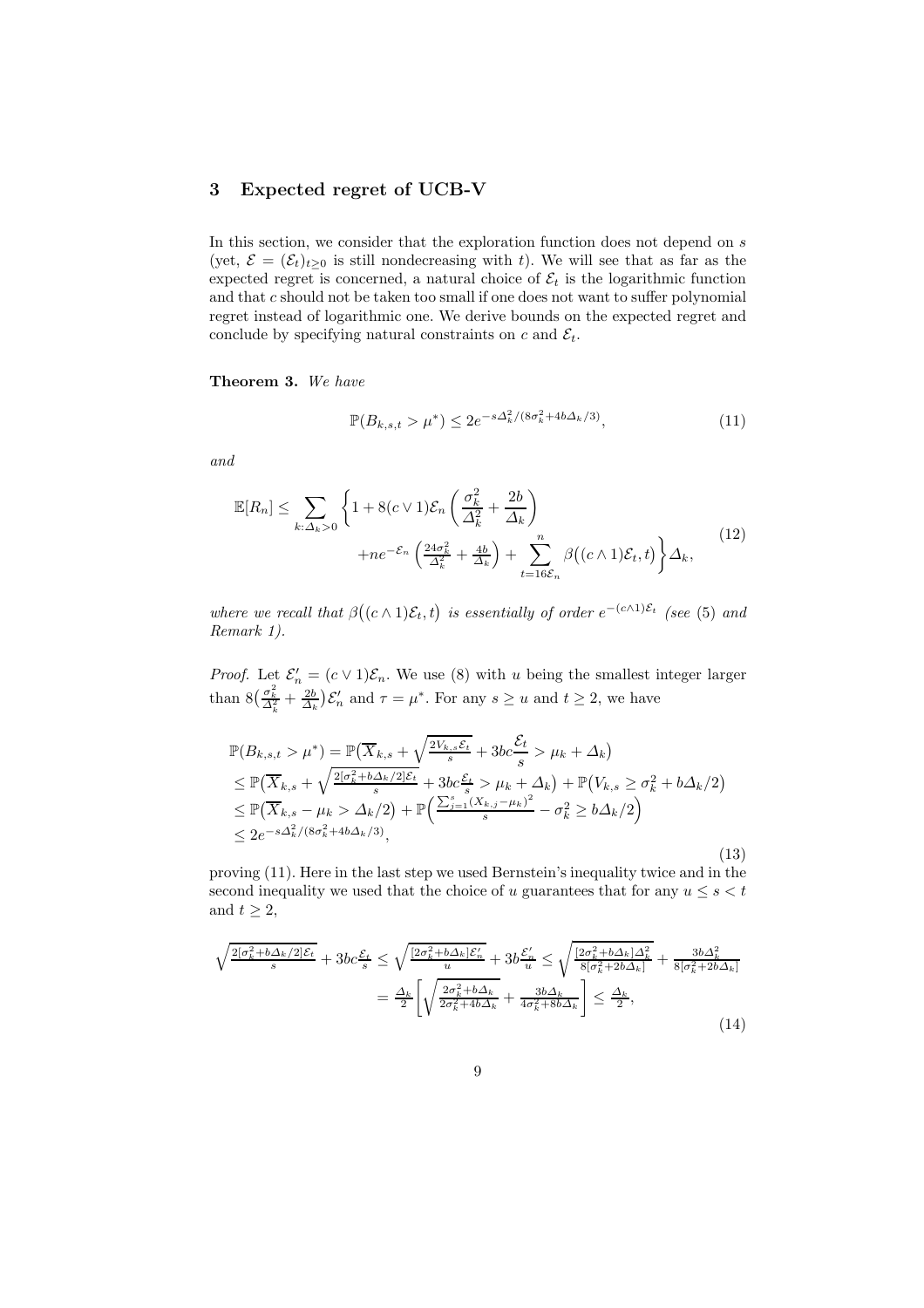since the last inequality is equivalent to  $(x-1)^2 \geq 0$  with  $x = \sqrt{\frac{2\sigma_k^2 + b\Delta_k}{2\sigma_k^2 + 4b\Delta_k}}$ . Summing up the probabilities in Equation (13) we obtain

$$
\sum_{s=u}^{t-1} \mathbb{P}(B_{k,s,t} > \mu^*) \le 2 \sum_{s=u}^{\infty} e^{-s\Delta_k^2/(8\sigma_k^2 + 4b\Delta_k/3)} = 2 \frac{e^{-u\Delta_k^2/(8\sigma_k^2 + 4b\Delta_k/3)}}{1 - e^{-\Delta_k^2/(8\sigma_k^2 + 4b\Delta_k/3)}} \le \left(\frac{24\sigma_k^2}{\Delta_k^2} + \frac{4b}{\Delta_k}\right) e^{-u\Delta_k^2/(8\sigma_k^2 + 4b\Delta_k/3)} \le \left(\frac{24\sigma_k^2}{\Delta_k^2} + \frac{4b}{\Delta_k}\right) e^{-\mathcal{E}'_n}, \quad (15)
$$

where we have used that  $1 - e^{-x} \geq 2x/3$  for  $0 \leq x \leq 3/4$ . By using (6) of Theorem 1 to bound the other probability in (8), we obtain that

$$
\mathbb{E}\left[T_k(n)\right] \leq 1 + 8\mathcal{E}'_n\left(\frac{\sigma_k^2}{\Delta_k^2} + \frac{2b}{\Delta_k}\right) + n e^{-\mathcal{E}'_n}\left(\frac{24\sigma_k^2}{\Delta_k^2} + \frac{4b}{\Delta_k}\right) + \sum_{t=u+1}^n \beta((c \wedge 1)\mathcal{E}_t, t),
$$

which by  $u \geq 16\mathcal{E}_n$  gives the announced result.

In order to balance the terms in (12) the exploration function should be chosen to be proportional to  $\log t$ . For this choice, the following corollary gives an explicit bound on the expected regret:

**Corollary 1.** If  $c = 1$  and  $\mathcal{E}_t = \zeta \log t$  for  $\zeta > 1$ , then there exists a constant  $c_{\zeta}$ depending only on  $\zeta$  such that for  $n \geq 2$ 

$$
\mathbb{E}[R_n] \le c_\zeta \sum_{k:\Delta_k > 0} \left(\frac{\sigma_k^2}{\Delta_k} + 2b\right) \log n. \tag{16}
$$

For instance, for  $\zeta = 1.2$ , the result holds for  $c_{\zeta} = 10$ .

Proof (Sketch of the proof). The first part, (16), follows directly from Theorem 3. Let us thus turn to the numerical result. For  $n \geq K$ , we have  $R_n \leq b(n-1)$ (since in the first K rounds, the optimal arm is chosen at least once). As a consequence, the numerical bound is nontrivial only for  $20 \log n < n - 1$ , so we only need to check the result for  $n > 91$ . For  $n > 91$ , we bound the constant term using  $1 \le \frac{\log n}{\log 91} \le a_1 \frac{2b}{\Delta_k} (\log n)$ , with  $a_1 = 1/(2 \log 91) \approx 0.11$ . The second term between the brackets in (12) is bounded by  $a_2\left(\frac{\sigma_k^2}{\Delta_k^2} + \frac{2b}{\Delta_k}\right) \log n$ , with  $a_2 = 8 \times 1.2 =$ 9.6. For the third term, we use that for  $n > 91$ , we have  $24n^{-0.2} < a_3 \log n$ , with  $a_3 = \frac{24}{91^{0.2} \times \log 91} \approx 0.21$ . By tedious computations, the fourth term can be bounded by  $a_4 \frac{2b}{\Delta_k} (\log n)$ , with  $a_4 \approx 0.07$ . This gives the desired result since  $a_1 + a_2 + a_3 + a_4 \leq 10$ .

As promised, Corollary 1 gives a logarithmic bound on the expected regret that has a linear dependence on the range of the reward, contrary to bounds for algorithms that do not take into account the empirical variance of the rewards (see e.g. the bound (1) that holds for UCB1).

The previous corollary is well completed by the following result, which essentially says that we should not use  $\mathcal{E}_t = \zeta \log t$  with  $\zeta < 1$ .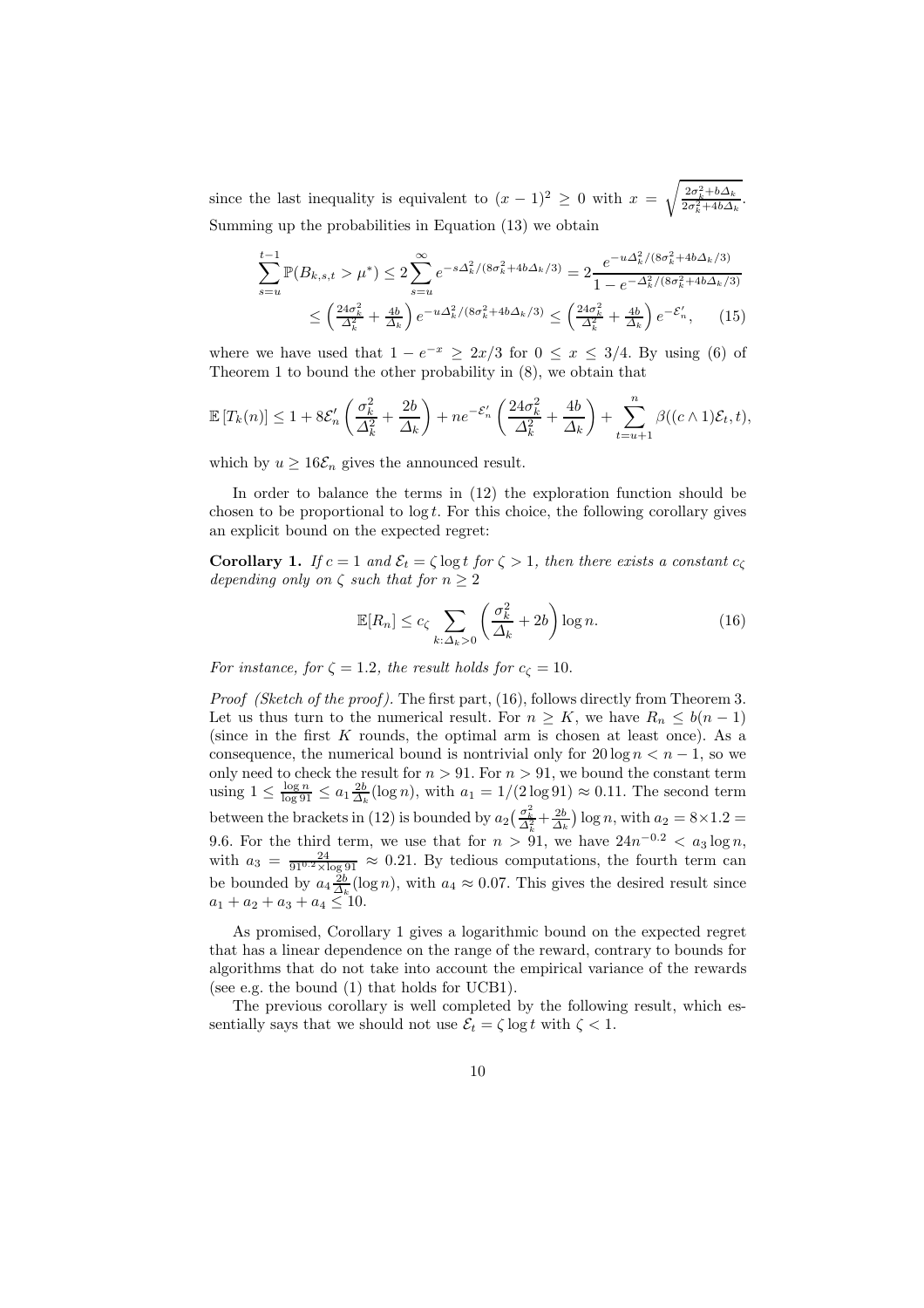**Theorem 4.** Consider  $\mathcal{E}_t = \zeta \log t$  and let n denote the total number of draws. Whatever c is, if  $\zeta$  < 1, then there exist some reward distributions (depending on n) such that

- the expected number of draws of suboptimal arms using the UCB-V algorithm is polynomial in the total number of draws
- the UCB-V algorithm suffers a polynomial loss.

So far we have seen that for  $c = 1$  and  $\zeta > 1$  we obtain a logarithmic regret, and that the constant  $\zeta$  should not be taken below 1 (whatever c is) without risking to suffer polynomial regret. Now we consider the last term in  $B_{k,s,t}$ , which is linear in the ratio  $\mathcal{E}_t/s$ , and show that this term is also necessary to obtain a logarithmic regret, since we have:

**Theorem 5.** Consider  $\mathcal{E}_t = \zeta \log t$ . Whatever  $\zeta$  is, if  $c\zeta < 1/6$ , there exist probability distributions of the rewards such that the UCB-V algorithm suffers a polynomial loss.

To conclude the above analysis, natural values for the constants appearing in the bound are the following ones

$$
B_{k,s,t} \triangleq \overline{X}_{k,s} + \sqrt{\frac{2V_{k,s}\log t}{s}} + \frac{b\log t}{2s}.
$$

This choice corresponds to the critical exploration function  $\mathcal{E}_t = \log t$  and to  $c = 1/6$ , that is, the minimal associated value of c in view of the previous theorem. In practice, it would be unwise (or risk seeking) to use smaller constants in front of the last two terms.

#### 4 Concentration of the regret

In real life, people are not only interested in the expected rewards that they can obtain by some policy. They also want to estimate probabilities of obtaining much less rewards than expected, hence they are interested in the concentration of the regret. This section starts with the study of the concentration of the pseudo-regret, since, as we will see in Remark 2 p.13, the concentration properties of the regret follow from the concentration properties of the pseudo-regret.

We still assume that the exploration function does not depend on s and that  $\mathcal{E} = (\mathcal{E}_t)_{t \geq 0}$  is nondecreasing. Introduce

$$
\tilde{\beta}_n(t) \triangleq 3 \min_{\substack{\alpha \geq 1 \\ s_0 = 0 < s_1 < \dots < s_M = n \\ \text{s.t. } s_{j+1} \leq \alpha(s_j+1)}} \sum_{j=0}^{M-1} e^{-\frac{(c \wedge 1) \mathcal{E}_{s_j+t+1}}{\alpha}}.
$$
\n
$$
(17)
$$

We have seen in the previous section that in order to obtain logarithmic expected regret, it is natural to take a logarithmic exploration function. In this case, and also when the exploration function goes to infinity faster than the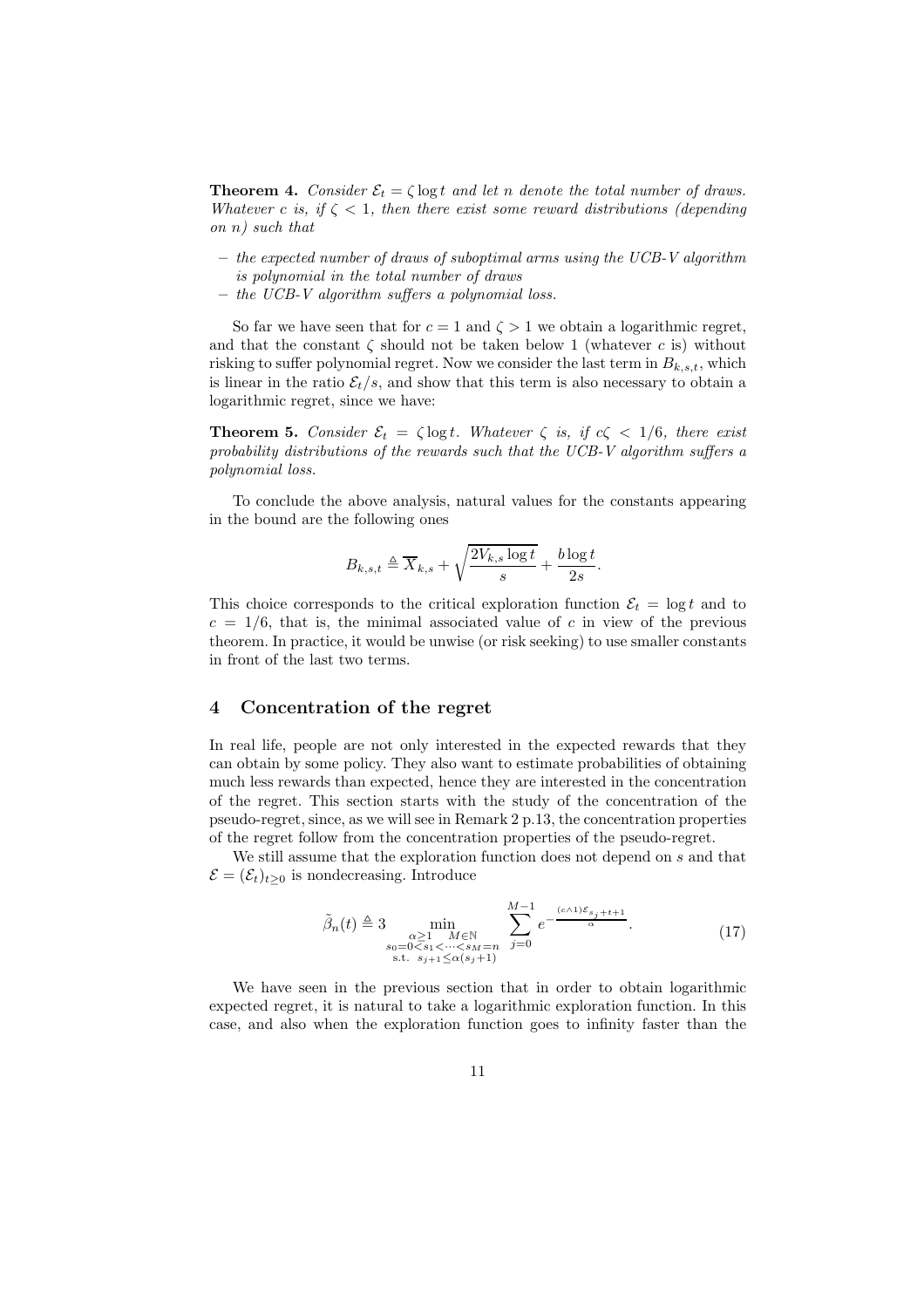logarithmic function, the complicated sum in (17), up to second order logarithmic terms, is of the order  $e^{-(c\wedge 1)\mathcal{E}_t}$ . This can be seen by considering (disregarding rounding issues) the geometric grid  $s_j = \alpha^j$  with  $\alpha$  close to 1. The next theorem provides a bound for the tails of the pseudo-regret.

Theorem 6. Let

$$
v_k \triangleq 8(c \vee 1) \bigg( \frac{\sigma_k^2}{\Delta_k^2} + \frac{4b}{3\Delta_k} \bigg), \qquad r_0 \triangleq \sum_{k:\Delta_k > 0} \Delta_k \big( 1 + v_k \mathcal{E}_n \big).
$$

Then, for any  $x \geq 1$ , we have

$$
\mathbb{P}\big(R_n > r_0 x\big) \le \sum_{k:\Delta_k > 0} \bigg\{ 2n e^{-(c \vee 1)\mathcal{E}_n x} + \tilde{\beta}_n(\lfloor v_k \mathcal{E}_n x \rfloor) \bigg\},\tag{18}
$$

where we recall that  $\tilde{\beta}_n(t)$  is essentially of order  $e^{-(c\wedge 1)\mathcal{E}_t}$  (see the above discus $sion$ ).<sup>7</sup>

*Proof (sketch of the proof)*. First note that

$$
\mathbb{P}(R_n > r_0 x) = \mathbb{P}\Big\{\sum_{k:\Delta_k>0} \Delta_k T_k(n) > \sum_{k:\Delta_k>0} \Delta_k (1 + v_k \mathcal{E}_n) x\Big\}
$$
  

$$
\leq \sum_{k:\Delta_k>0} \mathbb{P}\Big\{T_k(n) > (1 + v_k \mathcal{E}_n) x\Big\}.
$$

Let  $\mathcal{E}'_n = (c \vee 1)\mathcal{E}_n$ . We use (9) with  $\tau = \mu^*$  and  $u = \lfloor (1 + v_k \mathcal{E}_n)x \rfloor \ge v_k \mathcal{E}_n x$ . From (11) of Theorem 3, we have  $\mathbb{P}(B_{k,u,t} > \mu^*) \leq 2e^{-u\Delta_k^2/(8\sigma_k^2 + 4b\Delta_k/3)} \leq 2e^{-\mathcal{E}'_n x}$ . To bound the other probability in (9), we use  $\alpha \geq 1$  and the grid  $s_0, \ldots, s_M$ realizing the minimum of (17) when  $t = u$ . Let  $I_j = \{s_j + 1, \ldots, s_{j+1}\}$ . Then

$$
\mathbb{P}(\exists s: 1 \le s \le n - u \text{ s.t. } B_{k^*,s,u+s} \le \mu^*) \le \sum_{j=0}^{M-1} \mathbb{P}(\exists s \in I_j \text{ s.t. } B_{k^*,s,s,j+u+1} \le \mu^*)
$$
  

$$
\le \sum_{j=0}^{M-1} \mathbb{P}(\exists s \in I_j \text{ s.t. } s(\overline{X}_{k^*,s} - \mu^*) + \sqrt{2sV_{k^*,s}\mathcal{E}_{s,j+u+1}} + 3bc\mathcal{E}_{s,j+u+1} \le 0)
$$
  

$$
\le 3\sum_{j=0}^{M-1} e^{-\frac{(c \wedge 1)\mathcal{E}_{s,j+u+1}}{\alpha}} = \tilde{\beta}_n(u) \le \tilde{\beta}_n(\lfloor v_k \mathcal{E}_n x \rfloor),
$$

where the second to last inequality comes from an appropriate union bound argument (see [2] for details).

When  $\mathcal{E}_n \geq \log n$ , the last term is the leading term. In particular, when  $c = 1$ and  $\mathcal{E}_t = \zeta \log t$  with  $\zeta > 1$ , Theorem 6 leads to the following corollary, which essentially says that for any  $z > \gamma \log n$  with  $\gamma$  large enough,

$$
\mathbb{P}\big(R_n > z\big) \leq C\,z^{-\zeta},
$$

for some constant  $C > 0$ :

<sup>7</sup> Here  $|x|$  denotes the largest integer smaller or equal to x.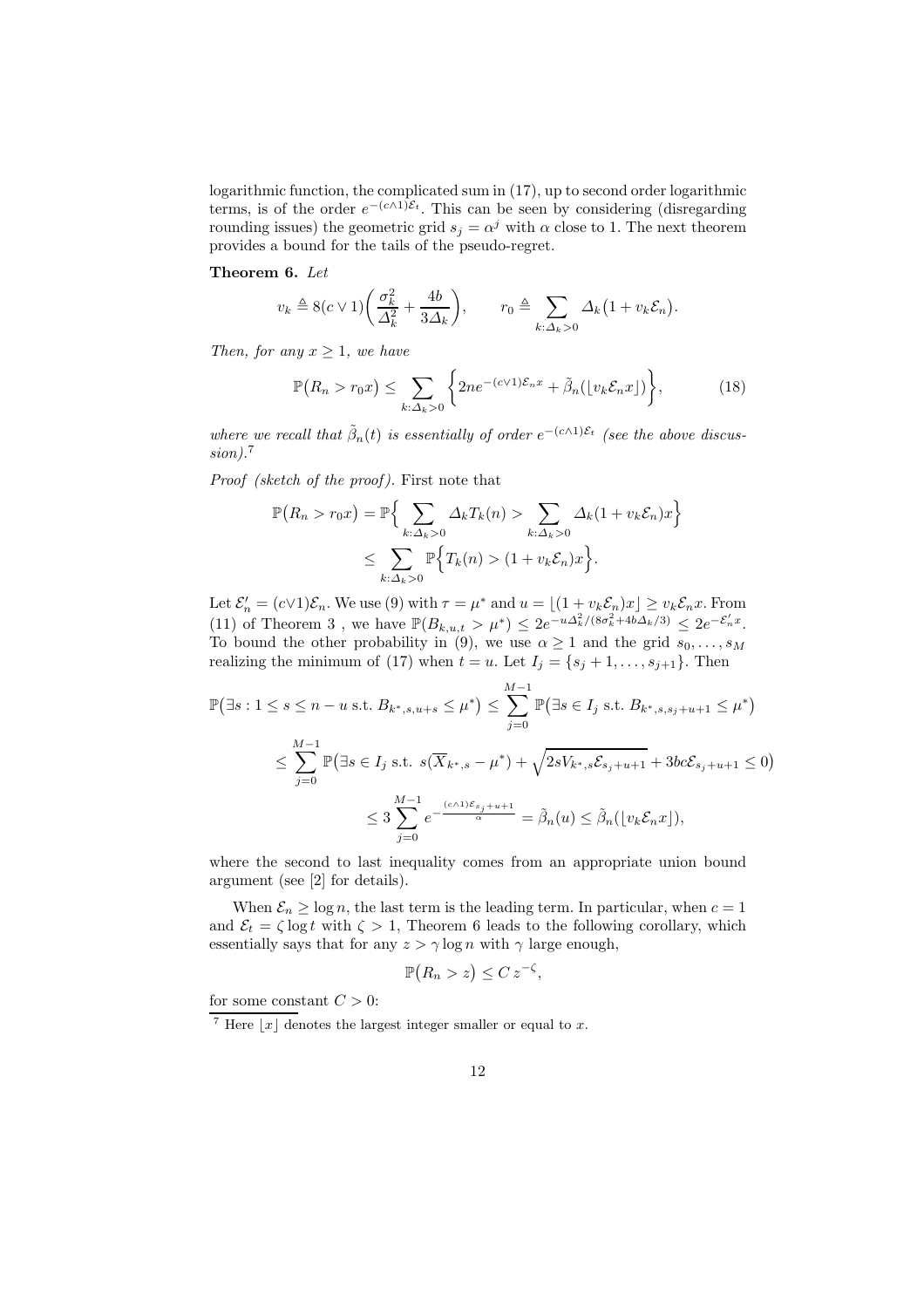Corollary 2. When  $c = 1$  and  $\mathcal{E}_t = \zeta \log t$  with  $\zeta > 1$ , there exist  $\kappa_1 > 0$  and  $\kappa_2 > 0$  depending only on b, K,  $(\sigma_k)_{k \in \{1,\dots,K\}}$ ,  $(\Delta_k)_{k \in \{1,\dots,K\}}$  satisfying that for any  $\varepsilon > 0$  there exists  $\Gamma_{\varepsilon} > 0$  (tending to infinity when  $\varepsilon$  goes to 0) such that for any  $n \geq 2$  and any  $z > \kappa_1 \log n$ 

$$
\mathbb{P}\big(R_n > z\big) \le \kappa_2 \frac{\Gamma_\varepsilon \log z}{z^{\zeta(1-\varepsilon)}}
$$

Since the regret is expected to be of order log n the condition  $z = \Omega(\log n)$  is not an essential restriction. Further, the regret concentration, although increasing with  $\zeta$ , is pretty slow. For comparison, remember that a zero-mean martingale  $M_n$  with increments bounded by 1 would satisfy  $\mathbb{P}(M_n > z) \leq \exp(-2z^2/n)$ . The slow concentration for UCB-V happens because the first  $\Omega(\log(t))$  choices of the optimal arm can be unlucky, in which case the optimal arm will not be selected any more during the first  $t$  steps. Hence, the distribution of the regret will be of a mixture form with a mode whose position scales linearly with time and which decays only at a polynomial rate, which is controlled by  $\zeta$ <sup>8</sup>. This reasoning relies crucially on that the choices of the optimal arm can be unlucky. Hence, we have the following result:

**Theorem 7.** Consider  $\mathcal{E}_t = \zeta \log t$  with  $c\zeta > 1$ . Let  $\tilde{k}$  denote the second optimal arm. If the essential infimum of the optimal arm is strictly larger than  $\mu_{\tilde{k}}$ , then the pseudo-regret has exponentially small tails. Inversely, if the essential infimum of the optimal arm is strictly smaller than  $\mu_k$ , then the pseudo-regret has only polynomial tail.

Remark 2. In Theorem 6 and Corollary 2, we have considered the pseudo-regret:  $R_n = \sum_{k=1}^K T_k(n) \Delta_k$  instead of the regret  $\hat{R}_n \triangleq \sum_{t=1}^n X_{k^*,t} - \sum_{t=1}^n X_{I_t,T_{I_t}(t)}$ . Our main motivation for this was to provide as simple as possible formulae and assumptions. The following computations explains that when the optimal arm is unique, one can obtain similar contration bounds for the regret. Consider the interesting case when  $c = 1$  and  $\mathcal{E}_t = \zeta \log t$  with  $\zeta > 1$ . By modifying the analysis slightly in Corollary 2, one can get that there exists  $\kappa_1 > 0$  such that for any  $z > \kappa_1 \log n$ , with probability at least  $1 - z^{-1}$ , the number of draws of suboptimal arms is bounded by  $C z$  for some  $C > 0$ . This means that the algorithm draws an optimal arm at least  $n - C z$  times. Now if the optimal arm is unique, this means that  $n - Cz$  terms cancel out in the summations of the definition of the regret. For the  $Cz$  terms which remain, one can use standard Bernstein inequalities and union bounds to prove that with probability  $1-Cz^{-1}$ , we have  $\hat{R}_n \leq R_n + C'\sqrt{z}$ . Since the bound on the pseudo-regret is of order z (Corollary 2), a similar bound holds for the regret.

#### 5 PAC-UCB

In this section, we consider that the exploration function does not depend on t:  $\mathcal{E}_{s,t} = \mathcal{E}_s$ . We show that for an appropriate sequence  $(\mathcal{E}_s)_{s>0}$ , this leads to

<sup>8</sup> Note that entirely analogous results hold for UCB1.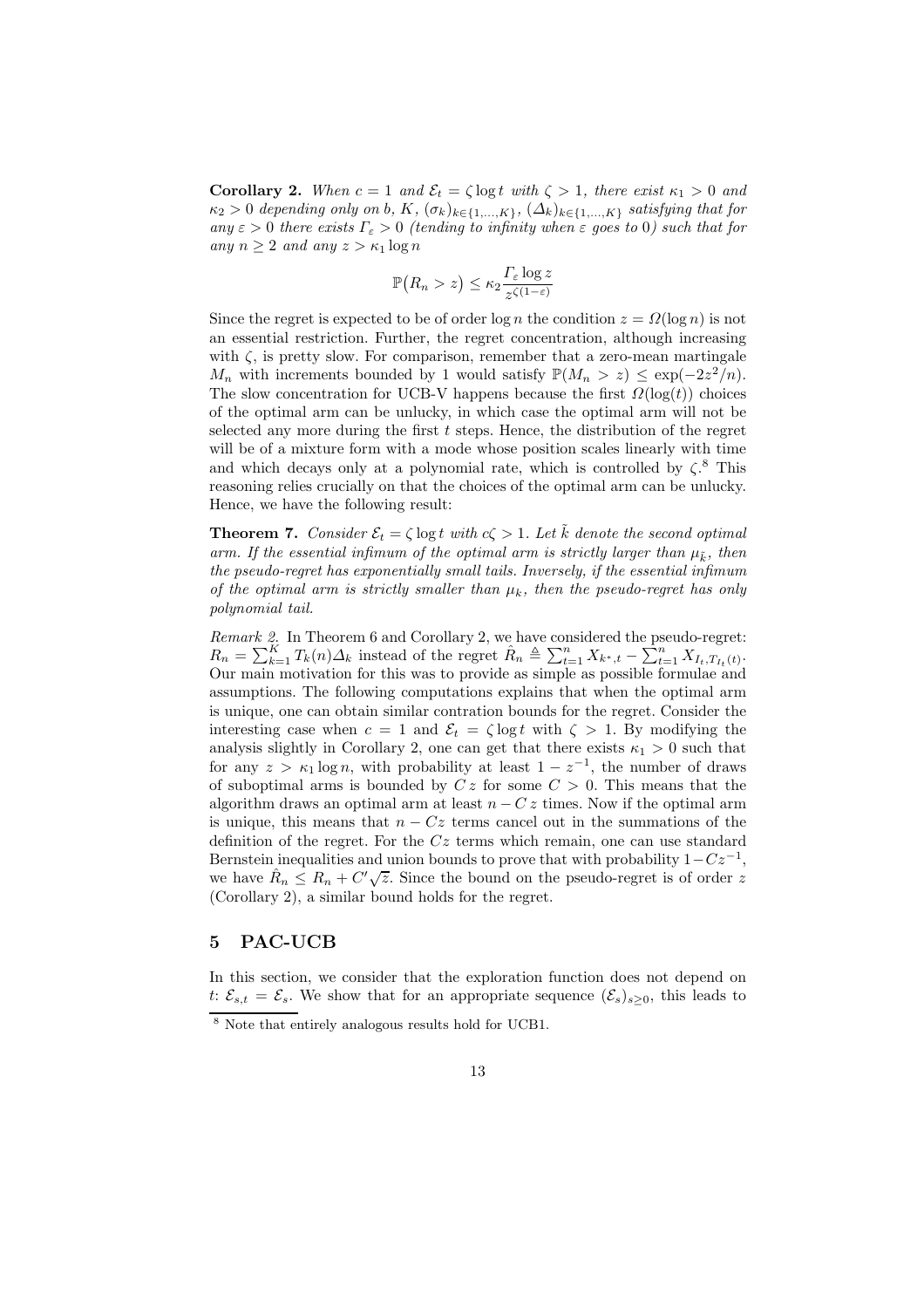an UCB algorithm which has nice properties with high probability (Probably Approximately Correct), hence the name of it. Note that in this setting, the quantity  $B_{k,s,t}$  does not depend on the time t so we will simply write it  $B_{k,s}$ . Besides, in order to simplify the discussion, we take  $c = 1$ .

**Theorem 8.** Let  $\beta \in (0,1)$ . Consider a sequence  $(\mathcal{E}_s)_{s\geq 0}$  satisfying  $\mathcal{E}_s \geq 2$  and

$$
4K\sum_{s\geq 7}e^{-\mathcal{E}_s}\leq \beta.\tag{19}
$$

Consider  $u_k$  the smallest integer such that

$$
\frac{u_k}{\mathcal{E}_{u_k}} > \frac{8\sigma_k^2}{\Delta_k^2} + \frac{26b}{3\Delta_k}.\tag{20}
$$

With probability at least  $1 - \beta$ , the PAC-UCB policy plays any suboptimal arm k at most  $u_k$  times.

Let  $q > 1$  be a fixed parameter. A typical choice for  $\mathcal{E}_s$  is

$$
\mathcal{E}_s = \log(Ks^q\beta^{-1}) \vee 2,\tag{21}
$$

up to some additive constant ensuring that (19) holds. For this choice, Theorem 8 implies that for some positive constant  $\kappa$ , with probability at least  $1-\beta$ , for any suboptimal arm k (i.e.,  $\Delta_k > 0$ ), its number of play is bounded by

$$
\mathcal{T}_{k,\beta} \triangleq \kappa \left( \frac{\sigma_k^2}{\Delta_k^2} + \frac{1}{\Delta_k} \right) \log \left[ K \left( \frac{\sigma_k^2}{\Delta_k^2} + \frac{b}{\Delta_k} \right) \beta^{-1} \right],
$$

which is independent of the total number of plays! This directly leads to the following upper bound on the regret of the policy at time  $n$ 

$$
\sum_{k=1}^{K} T_k(n) \Delta_k \le \sum_{k: \Delta_k > 0} \mathcal{T}_{k, \beta} \Delta_k. \tag{22}
$$

One should notice that the previous bound holds with probability at least  $1 - \beta$ and on the complement set no small upper bound is possible: one can find a situation in which with probability of order  $\beta$ , the regret is of order n (even if (22) holds with probability greater than  $1-\beta$ ). More formally, this means that the following bound cannot be essentially improved (unless additional assumptions are imposed):

$$
\mathbb{E}[R_n] = \sum_{k=1}^{K} \mathbb{E}[T_k(n)]\Delta_k \le (1-\beta) \sum_{k:\Delta_k > 0} T_{k,\beta}\Delta_k + \beta n
$$

As a consequence, if one is interested in having a bound on the expected regret at some fixed time n, one should take  $\beta$  of order  $1/n$  (up to a logarithmic factor):

**Theorem 9.** Let  $n \ge 7$  be fixed. Consider the sequence  $\mathcal{E}_s = \log[Kn(s+1)].$ For this sequence, the PAC-UCB policy satisfies

- $-$  with probability at least  $1-\frac{4\log(n/7)}{n}$  $\frac{n!}{n}$ , for any  $k: \Delta_k > 0$ , the number of plays of arm k up to time n is bounded by  $1 + \left(\frac{8\sigma_k^2}{\Delta_k^2} + \frac{26b}{3\Delta_k}\right) \log(Kn^2)$ .
- the expected regret at time n satisfies

$$
\mathbb{E}[R_n] \le \sum_{k:\Delta_k>0} \left(\frac{24\sigma_k^2}{\Delta_k} + 30b\right) \log(n/3). \tag{23}
$$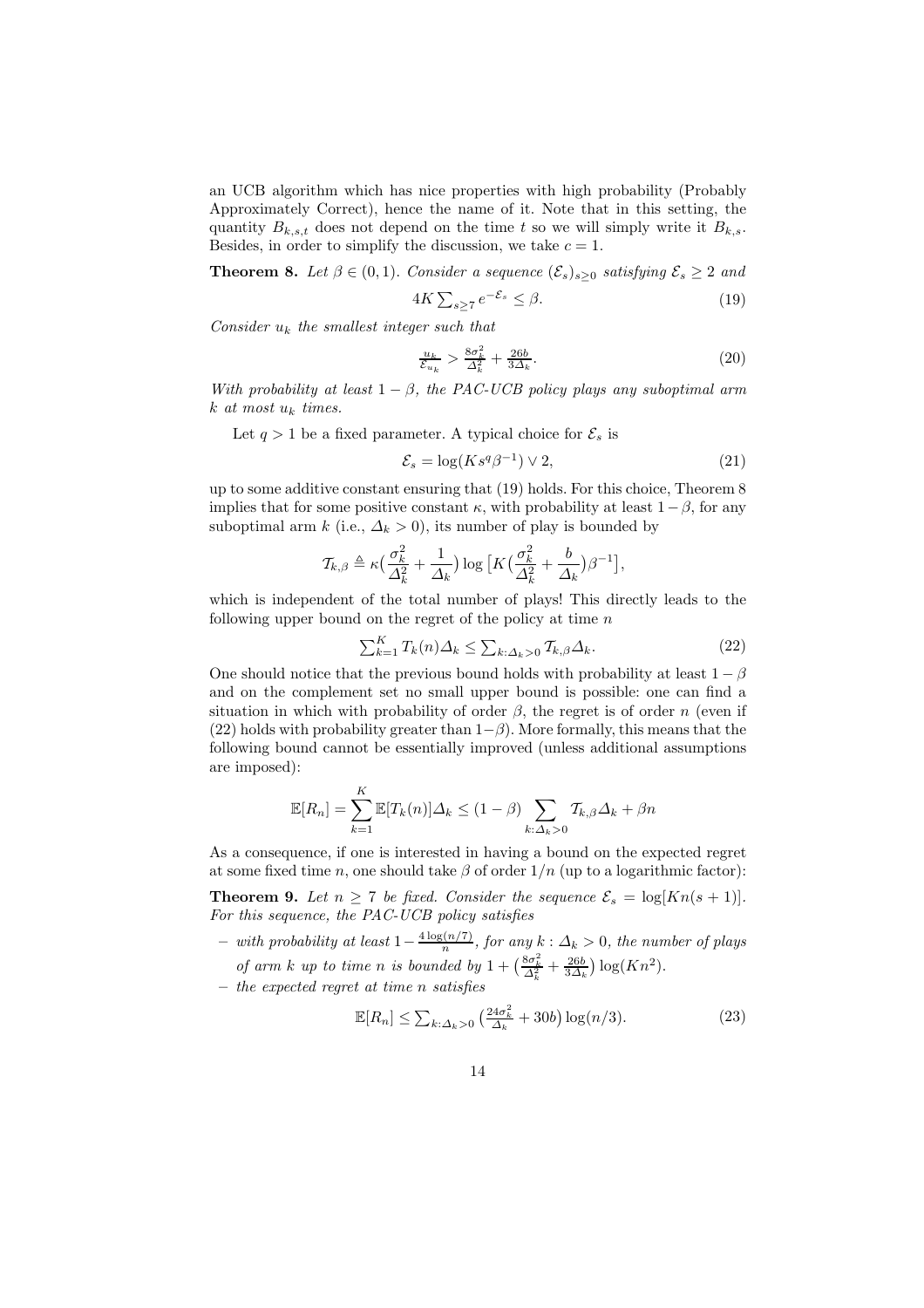#### 6 Open problem

When the horizon time  $n$  is known, one may want to choose the exploration function  $\mathcal E$  depending on the value of n. For instance, in view of Theorems 3 and 6, one may want to take  $c = 1$  and a constant exploration function  $\mathcal{E} \equiv 3 \log n$ . This choice ensures logarithmic expected regret and a nice concentration property:

$$
\mathbb{P}\Big\{R_n > 24\sum_{k:\Delta_k>0}\left(\frac{\sigma_k^2}{\Delta_k} + 2b\right)\log n\Big\} \le \frac{C}{n}.\tag{24}
$$

.

This algorithm does not behave as the one which simply takes  $\mathcal{E}_{s,t} = 3 \log t$ . Indeed the algorithm with constant exploration function  $\mathcal{E}_{s,t} = 3 \log n$  concentrates its exploration phase at the beginning of the plays, and then switches to exploitation mode. On the contrary, the algorithm which adapts to the time horizon explores and exploits during all the time interval  $[0; n]$ . However, in view of Theorem 7, it satisfies only

$$
\mathbb{P}\Big\{R_n > 24 \sum_{k:\Delta_k > 0} \left(\frac{\sigma_k^2}{\Delta_k} + 2b\right) \log n\Big\} \le \frac{C}{(\log n)^C}
$$

which is significantly worse than  $(24)$ . The open question is: is there an algorithm that adapts to time horizon which has a logarithmic expected regret and a concentration property similar to (24)? We conjecture that the answer is no.

Acknowledgements. Csaba Szepesvári greatly acknowledges the support received through the Alberta Ingenuity Center for Machine Learning (AICML) and the Computer and Automation Research Institute of the Hungarian Academy of Sciences, and the PASCAL pump priming project "Sequential Forecasting". The authors thank Yizao Wang for the careful reading of an earlier version of this paper.

#### References

- 1. R. Agrawal. Sample mean based index policies with  $O(\log n)$  regret for the multiarmed bandit problem. Advances in Applied Probability, 27:1054–1078, 1995.
- 2. J.-Y. Audibert, R. Munos, and Cs. Szepesvári. Variance estimates and exploration function in multi-armed bandit. Research report 07-31, Certis - Ecole des Ponts, http://cermics.enpc.fr/ audibert/RR0731.pdf, 2007.
- 3. P. Auer, N. Cesa-Bianchi, and P. Fischer. Finite time analysis of the multiarmed bandit problem. Machine Learning, 47(2-3):235–256, 2002.
- 4. P. Auer, N. Cesa-Bianchi, and J. Shawe-Taylor. Exploration versus exploitation challenge. In 2nd PASCAL Challenges Workshop. Pascal Network, 2006.
- 5. J. C. Gittins. Multi-armed Bandit Allocation Indices. Wiley-Interscience series in systems and optimization. Wiley, Chichester, NY, 1989.
- 6. T. L. Lai and H. Robbins. Asymptotically efficient adaptive allocation rules. Advances in Applied Mathematics, 6:4–22, 1985.